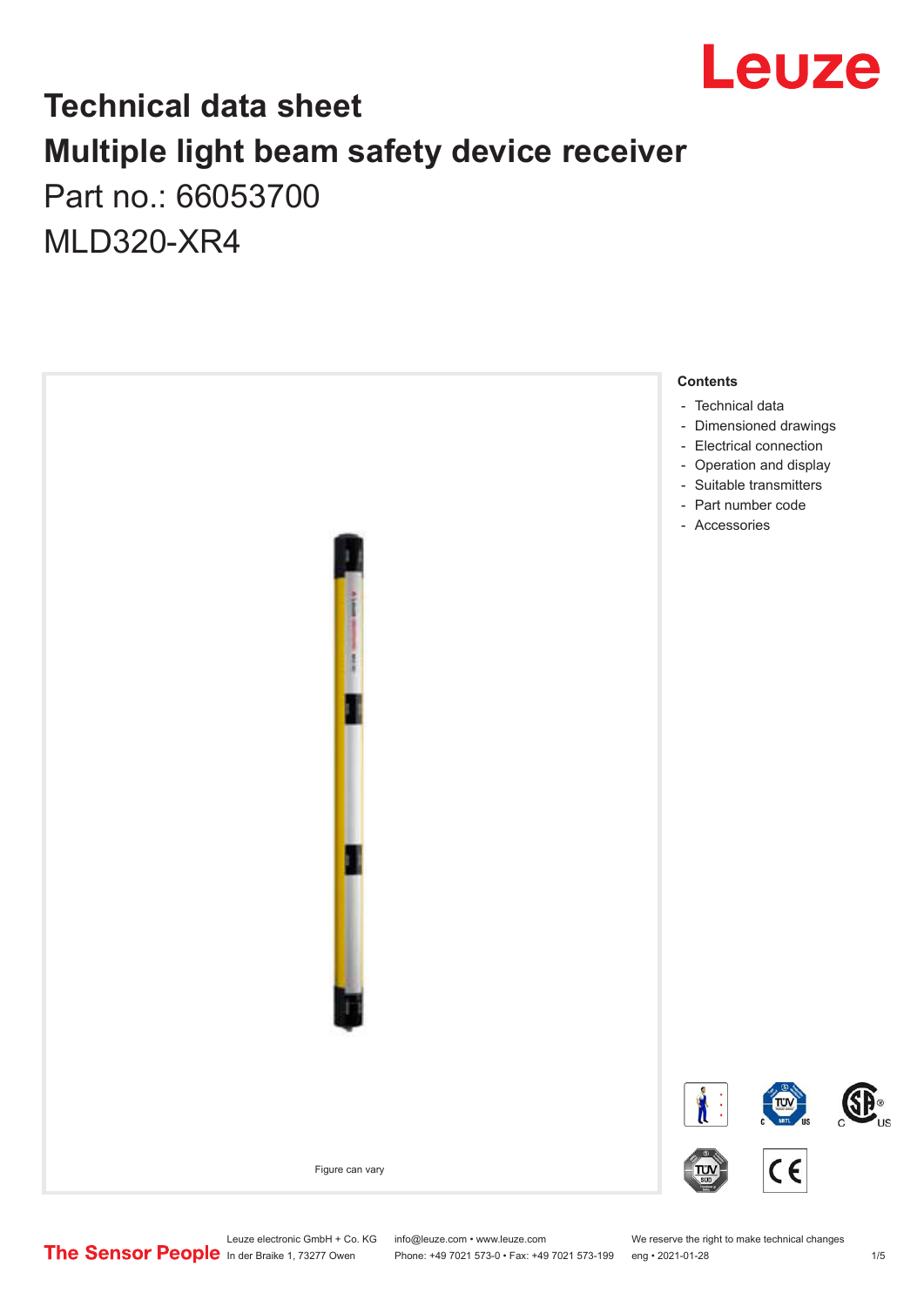### <span id="page-1-0"></span>**Technical data**

# Leuze

| <b>Basic data</b>                                  |                                                                  |
|----------------------------------------------------|------------------------------------------------------------------|
| <b>Series</b>                                      | <b>MLD 300</b>                                                   |
| Device type                                        | Receiver                                                         |
|                                                    |                                                                  |
| <b>Functions</b>                                   |                                                                  |
| <b>Functions</b>                                   | Contactor monitoring (EDM), selectable                           |
|                                                    | Start/restart interlock (RES), selectable                        |
| <b>Characteristic parameters</b>                   |                                                                  |
|                                                    |                                                                  |
| <b>Type</b>                                        | 2, IEC/EN 61496                                                  |
| <b>SIL</b>                                         | 1, IEC 61508                                                     |
| <b>SILCL</b>                                       | 1, IEC/EN 62061                                                  |
| Performance Level (PL)<br><b>MTTF</b> <sub>d</sub> | c, EN ISO 13849-1<br>204 years, EN ISO 13849-1                   |
| $PFH_{D}$                                          | 1.2E-08 per hour                                                 |
| Mission time T <sub>M</sub>                        | 20 years, EN ISO 13849-1                                         |
| Category                                           | 3, EN ISO 13849                                                  |
|                                                    |                                                                  |
| <b>Optical data</b>                                |                                                                  |
| <b>Number of beams</b>                             | 4 Piece(s)                                                       |
| Beam spacing                                       | 300 mm                                                           |
|                                                    |                                                                  |
| <b>Electrical data</b>                             |                                                                  |
| <b>Protective circuit</b>                          | Overvoltage protection                                           |
|                                                    | Short circuit protected                                          |
|                                                    |                                                                  |
| Performance data                                   |                                                                  |
| Supply voltage $U_{\rm R}$                         | 24 V, DC, -20  20 %<br>150 mA, Without external load             |
| Current consumption, max.<br>Fuse                  | External with max. 3 A                                           |
|                                                    |                                                                  |
| Inputs                                             |                                                                  |
| Number of digital switching inputs                 | 3 Piece(s)                                                       |
|                                                    |                                                                  |
| <b>Switching inputs</b><br><b>Type</b>             | Digital switching input                                          |
| Switching voltage high, min.                       | 18.2 V                                                           |
| Switching voltage low, max.                        | 2.5V                                                             |
| Switching voltage, typ.                            | 23 V                                                             |
| Voltage type                                       | DC                                                               |
| Switching current, max.                            | 5 mA                                                             |
|                                                    |                                                                  |
| Digital switching input 1<br><b>Assignment</b>     |                                                                  |
| <b>Function</b>                                    | Connection 1, pin 1<br>Control input for start/restart interlock |
|                                                    | (RES)                                                            |
|                                                    |                                                                  |
| Digital switching input 2                          |                                                                  |
| <b>Assignment</b>                                  | Connection 1, pin 3                                              |
| <b>Function</b>                                    | Control input for contactor monitoring<br>(EDM)                  |
|                                                    |                                                                  |
| Digital switching input 3                          |                                                                  |
| <b>Assignment</b>                                  | Connection 1, pin 4                                              |
| <b>Function</b>                                    | Control input for start/restart interlock                        |
|                                                    | (RES)                                                            |
| <b>Outputs</b>                                     |                                                                  |
|                                                    |                                                                  |

| Safety-related switching outputs<br><b>Type</b> | Safety-related switching output OSSD |  |  |
|-------------------------------------------------|--------------------------------------|--|--|
| Switching voltage high, min.                    | 18.2 V                               |  |  |
| Switching voltage low, max.                     | 2.5V                                 |  |  |
| Switching voltage, typ.                         | 23 V                                 |  |  |
|                                                 | DC                                   |  |  |
| <b>Voltage type</b>                             |                                      |  |  |
| Current load, max.                              | 380 mA                               |  |  |
| <b>Load inductivity</b>                         | 2,200,000 µH                         |  |  |
| Load capacity                                   | $0.3 \mu F$                          |  |  |
| Residual current, max.                          | $0.2 \text{ mA}$                     |  |  |
| Residual current, typ.                          | $0.002 \, \text{mA}$                 |  |  |
| <b>Voltage drop</b>                             | 1 <sub>V</sub>                       |  |  |
|                                                 |                                      |  |  |
| Safety-related switching output 1               |                                      |  |  |
| Assignment                                      | Connection 1, pin 6                  |  |  |
| <b>Switching element</b>                        | Transistor, PNP                      |  |  |
|                                                 |                                      |  |  |
| Safety-related switching output 2<br>Assignment | Connection 1, pin 5                  |  |  |
| <b>Switching element</b>                        | Transistor, PNP                      |  |  |
|                                                 |                                      |  |  |
| <b>Switching outputs</b>                        |                                      |  |  |
| <b>Type</b>                                     | Digital switching output             |  |  |
| Switching voltage high, min.                    | 18.2 V                               |  |  |
| Switching voltage low, max.                     | 2.5V                                 |  |  |
| Switching voltage, typ.                         | 23 V                                 |  |  |
|                                                 | DC                                   |  |  |
|                                                 |                                      |  |  |
| <b>Voltage type</b>                             |                                      |  |  |
|                                                 |                                      |  |  |
| <b>Switching output 1</b>                       |                                      |  |  |
| Assignment                                      | Connection 1, pin 1                  |  |  |
| <b>Switching element</b>                        | Transistor, PNP                      |  |  |
| <b>Timing</b>                                   |                                      |  |  |
| Response time                                   | 25 <sub>ms</sub>                     |  |  |
| <b>Restart delay time</b>                       | 100 ms                               |  |  |
|                                                 |                                      |  |  |
| Connection                                      |                                      |  |  |
| <b>Number of connections</b>                    |                                      |  |  |
|                                                 | 1 Piece(s)                           |  |  |
| <b>Connection 1</b>                             |                                      |  |  |
| Function                                        | Machine interface                    |  |  |
| <b>Type of connection</b>                       | Connector                            |  |  |
| <b>Thread size</b>                              | M <sub>12</sub>                      |  |  |
| <b>Material</b>                                 | Metal                                |  |  |
| No. of pins                                     | 8-pin                                |  |  |
|                                                 |                                      |  |  |
| <b>Cable properties</b>                         |                                      |  |  |
| Permissible conductor cross                     | $0.25$ mm <sup>2</sup>               |  |  |
| section, typ.                                   |                                      |  |  |
| Length of connection cable, max.                | 100 m                                |  |  |
| Permissible cable resistance to<br>load, max.   | $200 \Omega$                         |  |  |

**Number of safety-related switching**  2 Piece(s) **outputs (OSSDs)**

**Number of digital switching outputs** 1 Piece(s)



Phone: +49 7021 573-0 • Fax: +49 7021 573-199 eng • 2021-01-28 2 2 /5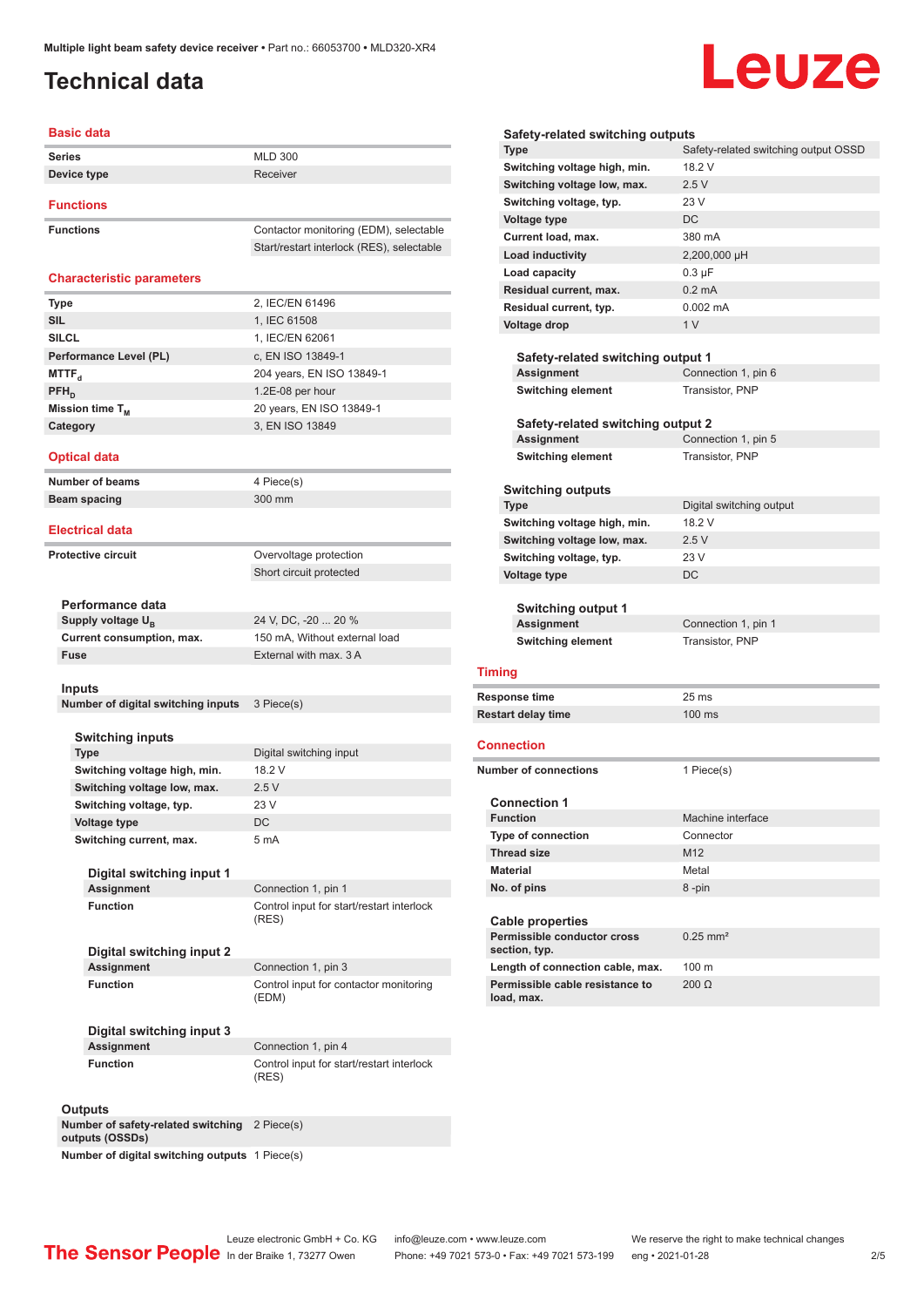### <span id="page-2-0"></span>**Technical data**

## Leuze

#### **Mechanical data**

| Dimension (W x H x L)    | 52 mm x 1,000 mm x 64.7 mm |
|--------------------------|----------------------------|
| <b>Housing material</b>  | Metal                      |
| <b>Metal housing</b>     | Aluminum                   |
| Lens cover material      | Plastic / PMMA             |
| Material of end caps     | Diecast zinc               |
| Net weight               | $2,200$ q                  |
| <b>Housing color</b>     | Yellow, RAL 1021           |
| <b>Type of fastening</b> | Groove mounting            |
|                          | Swivel mount               |
| Openedian and diamins:   |                            |

#### **Operation and display**

| Type of display                | I FD        |
|--------------------------------|-------------|
| <b>Number of LEDs</b>          | 2 Piece(s)  |
| <b>Environmental data</b>      |             |
| Ambient temperature, operation | $-3055$ °C  |
| Ambient temperature, storage   | $-40$ 75 °C |

| Degree of protection         | IP 67          |  |
|------------------------------|----------------|--|
| <b>Protection class</b>      | III            |  |
| <b>Certifications</b>        | c CSA US       |  |
|                              | c TÜV NRTL US  |  |
|                              | TÜV Süd        |  |
| <b>US patents</b>            | US 6,418,546 B |  |
|                              | US 7,741,595 B |  |
|                              |                |  |
| <b>Classification</b>        |                |  |
|                              |                |  |
| <b>Customs tariff number</b> | 85365019       |  |
| eCl@ss 5.1.4                 | 27272703       |  |
| eCl@ss 8.0                   | 27272703       |  |
| eCl@ss 9.0                   | 27272703       |  |
| eCl@ss 10.0                  | 27272703       |  |
| eCl@ss 11.0                  | 27272703       |  |
| <b>ETIM 5.0</b>              | EC001832       |  |
| <b>ETIM 6.0</b>              | EC001832       |  |

**Certifications**

#### **Dimensioned drawings**

**Relative humidity (non-condensing)** 0 ... 95 %

All dimensions in millimeters





#### **Electrical connection**

**Connection 1**

| <b>Function</b>    | Machine interface |
|--------------------|-------------------|
| Type of connection | Connector         |
| <b>Thread size</b> | M12               |
| <b>Type</b>        | Male              |
| <b>Material</b>    | Metal             |
| No. of pins        | 8-pin             |
| Encoding           | A-coded           |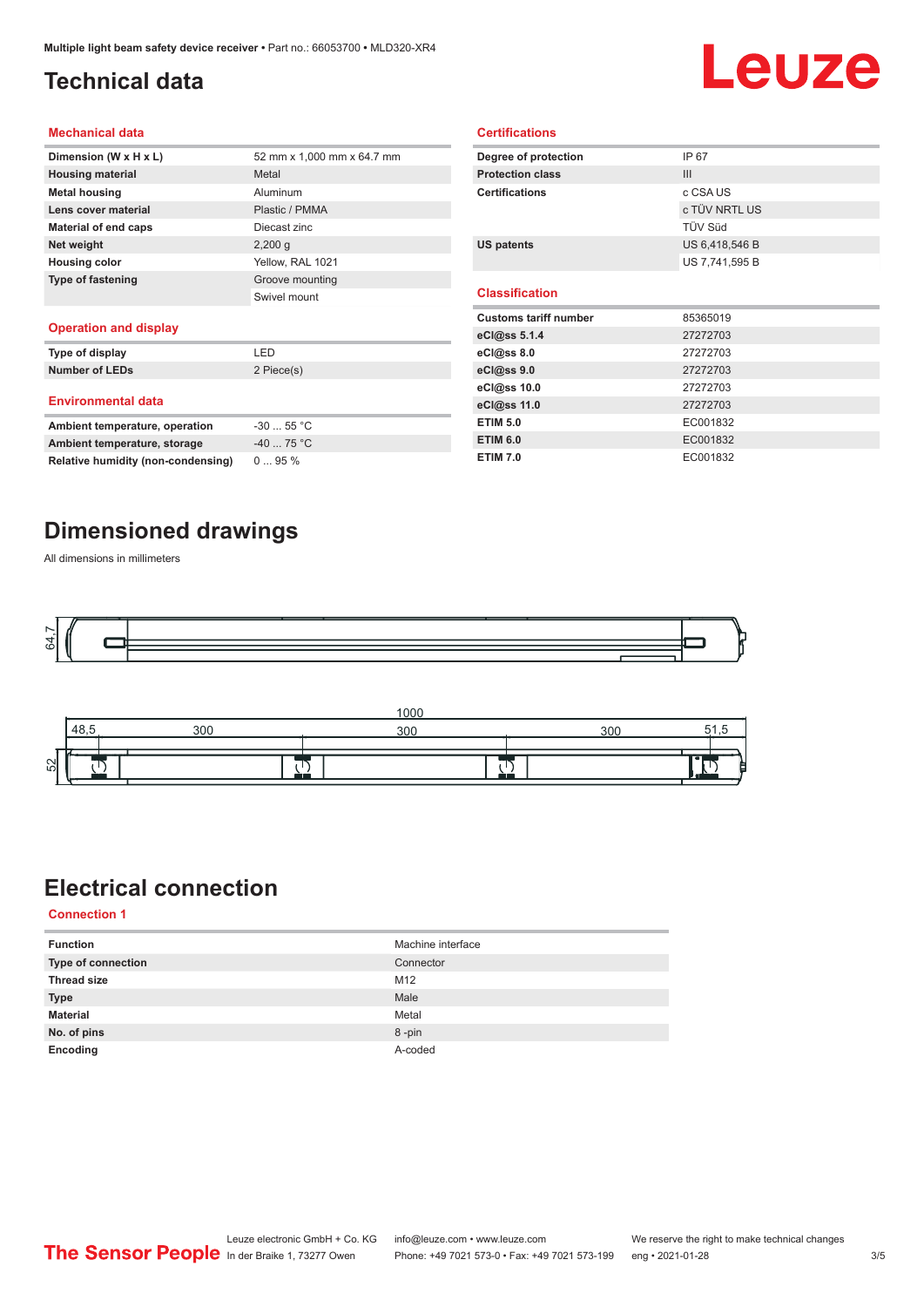#### <span id="page-3-0"></span>**Electrical connection**

## **Leuze**

3

5

1 2

8

6 7

| Pin            | <b>Pin assignment</b>  | <b>Conductor color</b> |  |
|----------------|------------------------|------------------------|--|
|                | RES/OSSD status signal | White                  |  |
| $\overline{2}$ | $+24V$                 | <b>Brown</b>           |  |
| 3              | <b>EDM</b>             | Green                  |  |
| $\overline{4}$ | <b>MODE</b>            | Yellow                 |  |
| 5              | OSSD <sub>2</sub>      | Gray                   |  |
| 6              | OSSD1                  | Pink                   |  |
|                | 0 V                    | <b>Blue</b>            |  |
| 8              | n.c.                   | Red                    |  |



| LED            | <b>Display</b>           | <b>Meaning</b>                                       |
|----------------|--------------------------|------------------------------------------------------|
|                | Red, continuous light    | OSSD off.                                            |
|                | Green, continuous light  | OSSD on                                              |
|                | Red, flashing, 1 Hz      | External error                                       |
|                | Red, flashing, 10 Hz     | Internal error                                       |
|                | Green, flashing, 1 Hz    | Weak signal, device not optimally aligned or soiled. |
| $\overline{2}$ | Yellow, continuous light | Start/restart interlock locked.                      |

#### **Suitable transmitters**

| Part no. | <b>Designation</b> | <b>Article</b>                                      | <b>Description</b>                                                                                                           |
|----------|--------------------|-----------------------------------------------------|------------------------------------------------------------------------------------------------------------------------------|
| 66001700 | MLD300-XT4         | Multiple light beam<br>safety device<br>transmitter | Operating range: 20  70 m<br>Number of beams: 4 Piece(s)<br>Beam spacing: 300 mm<br>Connection: Connector, M12, Metal, 5-pin |

#### **Part number code**

| Part designation: MLDxyy-zab/t |                                                                                                                                                                   |
|--------------------------------|-------------------------------------------------------------------------------------------------------------------------------------------------------------------|
| MLD                            | Multiple light beam safety device                                                                                                                                 |
| x                              | <b>Series</b><br>3: MLD 300<br>5: MLD 500                                                                                                                         |
| yy                             | <b>Function classes</b><br>00: transmitter<br>10: automatic restart<br>12: external testing<br>20: EDM/RES<br>30: muting<br>35: timing controlled 4-sensor muting |
| z                              | Device type<br>T: transmitter<br>R: receiver<br>RT: transceiver<br>xT: transmitter with high range<br>xR: receiver for high range                                 |
| a                              | Number of beams                                                                                                                                                   |